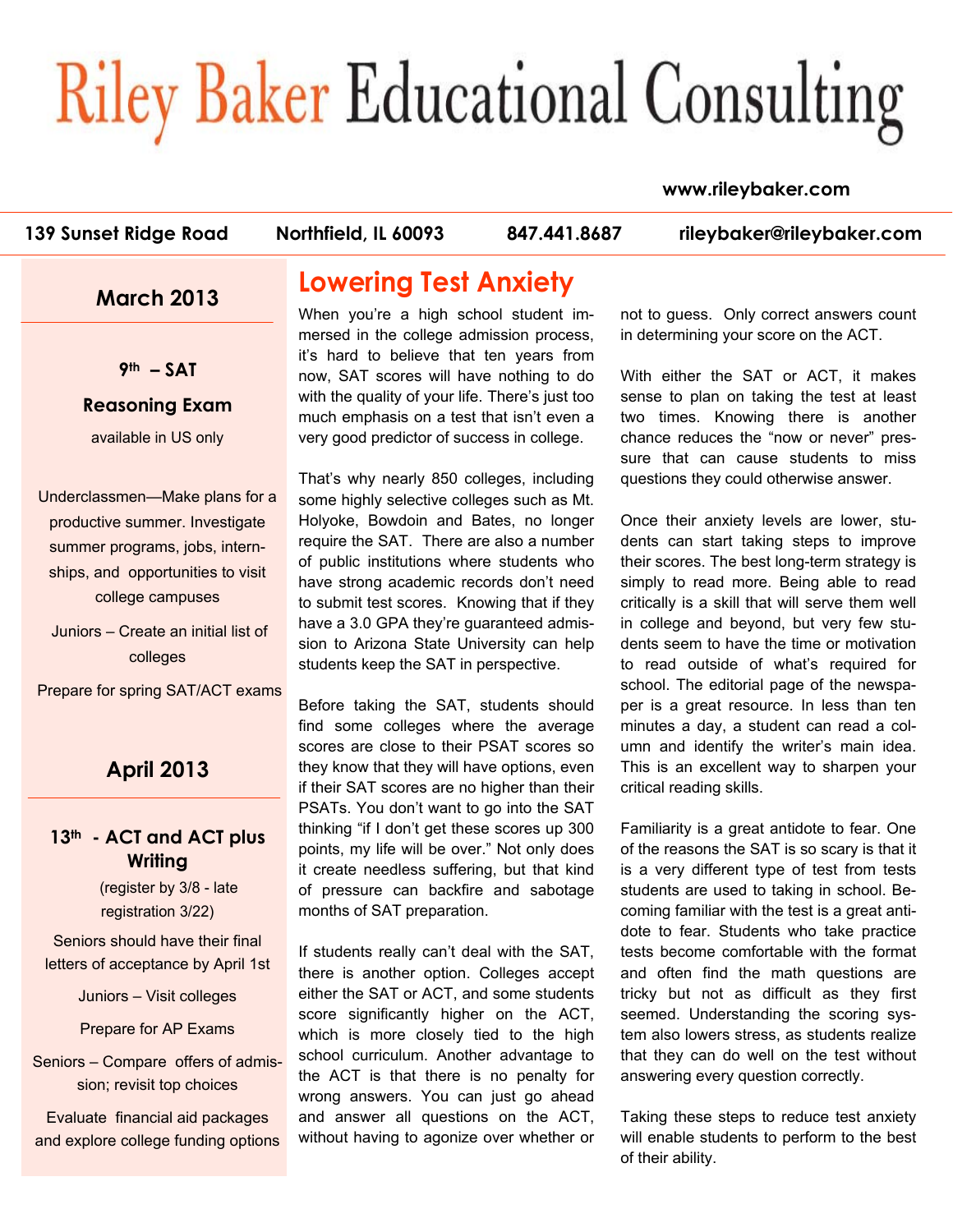## Riley Baker Educational Consulting

**Famous lawyers and their undergraduate degrees:** 

**Hilary Clinton**  (former) Secretary of State Political Science **Ann Coulter**  Radio Personality **History John Grisham**  Author Accounting **Elizabeth Marston**  Co-Creator of Wonder Woman Psychology **Judy Scheindlin**  Judge Judy **Government Will Shortz Puzzlemaster Enigmatology** 



#### **Resources**   $\overline{a}$

**American Bar Association**  http://www.americanbar.org/ groups/legal\_education/ resources/pre\_law.html

**National Association for Law Placement**  http://www.nalp.org/prelaw

# **Focus on Majors: Pre-Law**

If becoming a lawyer sounds like a good way to ensure job security, earn a decent living, challenge your brain, and make a difference in the world, you might think that majoring in "Pre-Law" would be your best bet. Think again. There is no such thing as a "Pre-Law" major.

Although there is no Pre-Law major, the term itself is not meaningless. It refers to advising programs that support students in preparing for and applying to law school. These programs often have advisors who devote themselves to helping students understand different types of law, explore various legal careers, and manage the law school application process. Pre-Law advising programs often sponsor lecture series, job shadow opportunities, and internships.

So, what *is* the best major for applying to law school? The most common majors of law school applicants are: Political Science, History, English, Psychology, Criminal Justice, and Economics. But this doesn't mean that they're the best choices. Majors with the highest acceptance rates into law schools include: Physics, Philosophy, Biology, Chemistry, Government Service, Anthropology and Economics. In truth, the *best* major for applying to law school is the major that most interests you.

The American Bar Association (ABA) has identified a list of "Core Skills and Values" which competitive law school applicants should possess. They include:

Analytical / Problem Solving Skills Critical Reading Writing Skills Oral Communication/Listening Abilities General Research Skills Task Organization/Management Skills and Public Service and Promotion of Justice These skills can be developed and honed in almost any major you might choose.

Successful law school applicants should have broad understanding of history and the factors that have influenced the development of our society, and a fundamental understanding of political thought and the contemporary American political system. They should also possess mathematical and financial skills, such as an understanding of basic pre-calculus mathematics and an ability to analyze financial data. Knowledge of human behavior, social interaction, cultural differences, international institutions and issues, world events, and the increasing interdependence of the nations and communities within our world are also important.

If most of what you know about legal careers comes from watching Perry Mason or Law & Order reruns, you're in for a huge surprise. Criminal trial attorneys account for only a small percent of practicing lawyers. Traditional legal career paths include private practice lawyer, government attorney, corporate lawyer, entertainment lawyer, and public interest lawyer. Most attorneys spend a tremendous amount of time researching matters and composing documents.

Many law school graduates never actually practice law. They view legal education as a useful foundation for a wide range of careers. Several bestselling authors, politicians, corporate business people, and entertainers have attended law school and have found that their legal backgrounds played a significant role in their success. Non-traditional careers for law school graduates include journalism, real estate, nonprofit management, entrepreneurship, and the arts.

Employment of lawyers is expected to grow by 10 percent through 2020. Because the number of law school graduates now is outpacing the number of openings at law firms, new lawyers are increasingly working in non-traditional careers, where legal education is desired but not required.

The median salary range for lawyers with less than one year of experience is \$45,000 to \$68,000 per year, according to a 2010 PayScale survey. The median annual wage of all lawyers that year was \$112,760. Of course, many lawyers earn far in excess of these figures, depending on the field of law they practice.

Prepared for the clients of Riley Baker Educational Consulting. The information included in this newsletter is general and does not constitute educational, financial, accounting, legal, or other professional advice. Although it is intended to be accurate, neither the publisher nor any other party assumes liability for loss or damage due to reliance on the material contained herein. Copyright © 2013 by The College Advisor, Inc. All rights reserved.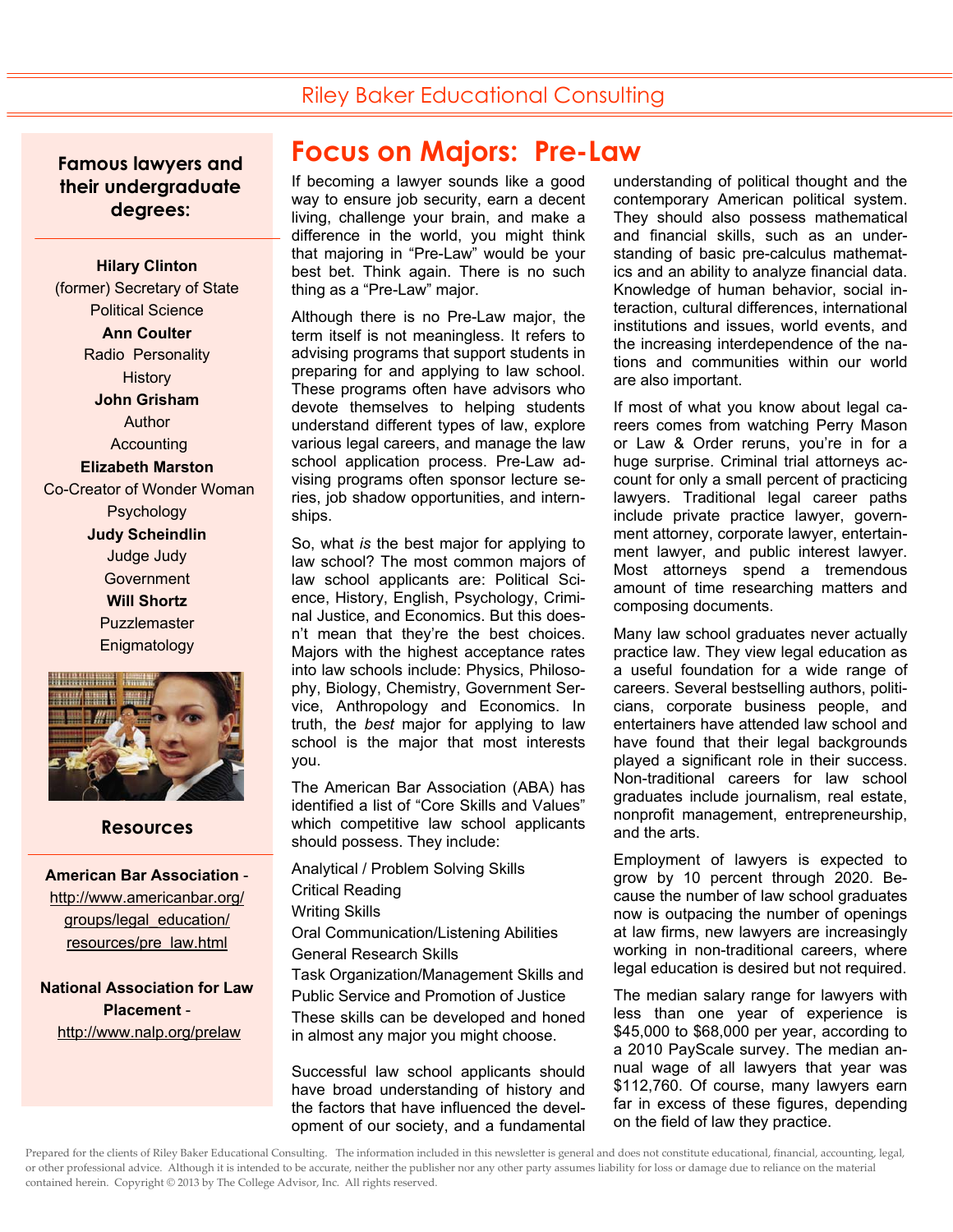# **Financial Matters: Understanding Your Financial Aid Package**



Students who have applied for financial aid will receive their college's financial aid package soon after notification of their acceptance. Although all colleges use the FAFSA form (and may also use the CSS Profile or their own institutional form) to determine their offers of aid, the packages still may vary a good deal from institution to institution, not only in the amount of aid but also in the type of aid offered. You'll want to compare offers from each of your colleges to help you and your family decide which college you will attend.

# **Road Trip!**

Virtual tours, college viewbooks, attending area meetings, talking with current students - all of these provide a look at life at a particular college. Unfortunately, none of these can take the place of a campus visit when you're trying to determine just how well a college fits you. Whether compiling your initial college list or making your final decision about which college to attend, it's best to get a first-hand look at life at that institution.

If you're just beginning the college search process, start your visits close to home. Even if you don't plan on attending a local school, visits to nearby institutions will allow you to more carefully focus on such factors as size, diversity of student body, type of institution, majors and courses of study. Visit both public and private The most desirable type of aid is grant or scholarship money. This is truly "gift" aid, money that doesn't need to be repaid. For some colleges, this may come in the form of a tuition "discount" or as an offer of in-state tuition to a resident of another state. Grants may be merit or need-based. Merit grants are generally offered to students who rank in the top quartile of the entering class or who have another desirable attribute, such as the ability to play the oboe or to quarterback the football team.

Loans usually make up part of the financial aid package; these may be subsidized or unsubsidized loans. The interest on subsidized loans is paid by the sponsor (often the U.S. government) until the student has completed his/her education and begins to repay the amount borrowed. The interest on unsubsidized loans must be repaid along with the principal amount. Repayment schedules vary from loan to loan. Although loans may comprise a part of the financial aid package, families are under no obligation to borrow this money for education. The loan amount is simply money that the family is expected to pay towards college expenses.

Students are often awarded work-study funds as part of their package. Workstudy provides students with money to be earned through on-campus employment. There are several advantages to work-study jobs over other types of student employment. Money earned in this manner is not considered in determining the following year's financial aid package. On-campus employers also tend to be more understanding of the student's primary role as scholar, and usually permit time off for academic responsibilities.

colleges, residential and commuter campuses, universities and liberal arts colleges. Once you've determined the characteristics most important to you, you can begin to visit colleges that are further away. And since college vacations rarely are at the same time as your high school spring break, this month may be the perfect time to visit.

Seniors who have begun receiving admissions decisions will want to pay a second (or third) visit to each campus they are seriously considering. This is the time to go beyond the group tour. If possible, arrange an overnight visit with a stay in the dorms. Attend classes and talk with current students about what they like and don't like. Eat at the dining hall and check out the library. Picture yourself attending that school, and determine where on your list of acceptances that college falls. If you have received offers of admission from several schools, let those at the bottom of your list know that you will not be attending. Sending notification to those colleges early is the right thing to do—you'll be opening a place for a student for whom it's the perfect fit!

### **goseecampus.com**

If you're planning your own spring break college tour, you might first register at www.goseecampus.com. The site provides a convenient way to organize campus visits. In addition to facts about each college, the site includes links to the visit registration page, as well as resources such as campus maps, event calendars, restaurant recommendations, and travel directions.